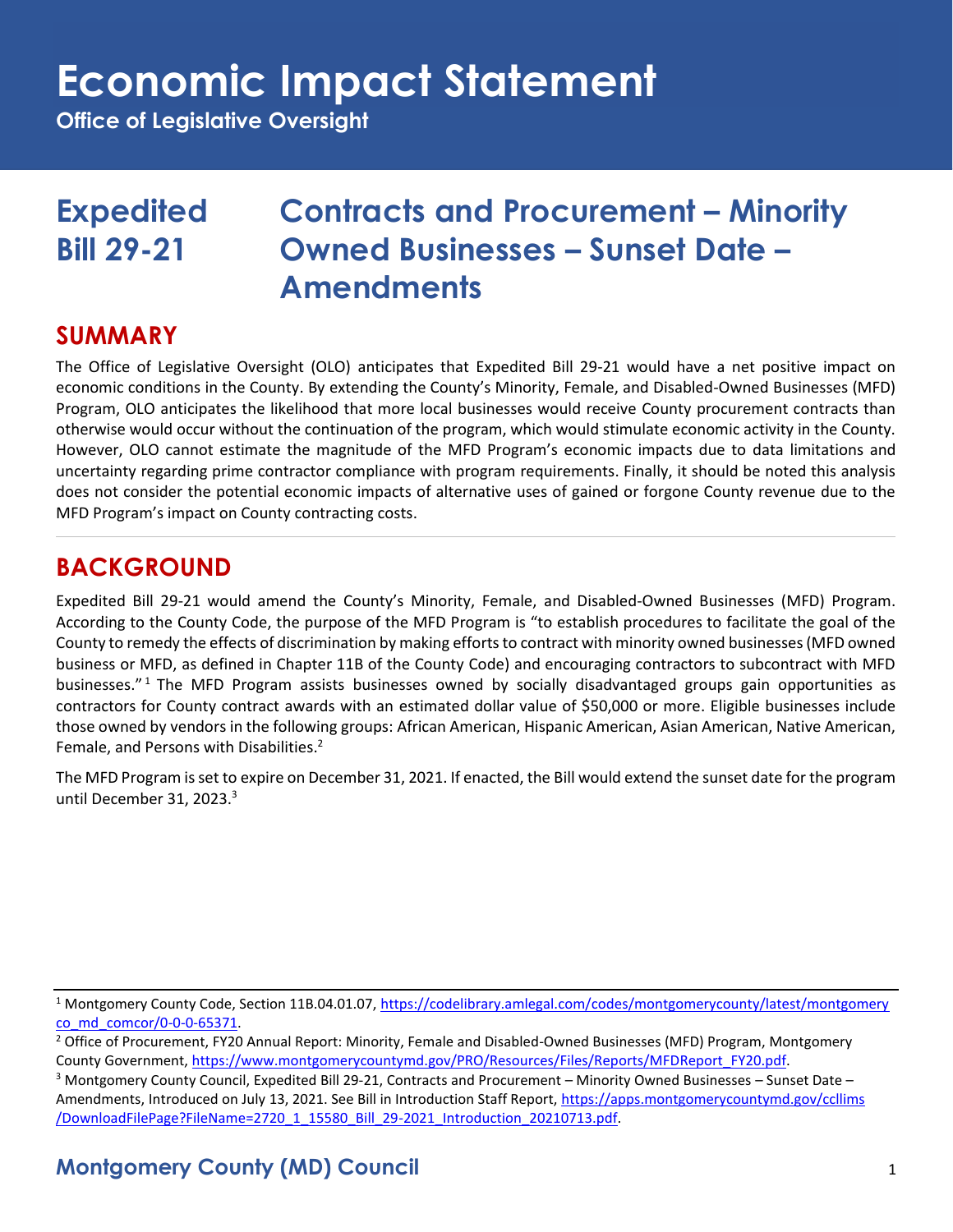**Office of Legislative Oversight**

# **METHODOLOGIES, ASSUMPTIONS, AND UNCERTAINTIES**

The goal of the MFD Program is to increase the participation in County contracting of minority, female, and disabledowned businesses, whether based inside or outside the County. OLO believes the economic impact of enacting Expedited Bill 29-21 would be based on the MFP Program's "opportunity cost" and "local multiplier" effects, as well as the quality of enforcement.

**Opportunity Cost Effect:** This refers to the effect of the MFD Program on County contracting costs – either reducing or increasing costs relative to what they would otherwise be without the program – and the economic impact of alternative uses of gained or forgone County revenue. It is beyond the scope of this analysis to estimate the opportunity cost of the MFD Program. Therefore, this analysis focuses on the potential local multiplier effect.

**Local Multiplier Effect:** Although not the program's goal, this effect refers to the extent to which the MFD Program directs County spending to local businesses, rather than businesses based outside the County, and its impact on local economic activity. The MFD Program could have a significant impact on economic conditions in the County given its scale. According to the most recent annual report on the program, the County awarded \$182,699,735 to certified MFD-owned businesses in FY20, which equated to 23% of total procurement dollars subject to the program (\$797,894,633).<sup>4</sup> If more local businesses would receive County procurement contracts than otherwise would occur without the MFD Program, then it would increase the local multiplier effect of County spending. To illustrate, a County contract awarded to an IT firm based locally would have a greater effect on subsequent rounds of spending in the County than a firm based in San Francisco, for example. Employees at a local firm would be more likely to spend their earnings on goods and services provided by local businesses than employees at an external firm.<sup>5</sup>

Does the MFD Program increase County procurement to local firms? While the Office of Procurement publishes a range of metrics to assess the impact of the MFD program in its annual reports, no data on the location of MFD firms is included in the reports.

Despite this data limitation, OLO believes it is possible that the MFD Program increases spending to local businesses through its interaction with the County's Local Small Business Reserve Program (LSBRP). LSBRP "ensures that County departments award 25 percent (with specified exceptions) of their procurements for goods, services and construction to registered and certified local, small businesses."<sup>6</sup> Local, small businesses awarded prime contracts with the County must also comply with the MFD Program requirements and include MFD businesses in their contracting proposals. If local, small business prime contractors are more likely to have business connections with local MFD firms than external MFD firms, then a potential byproduct of the interaction between the LSBRP and MFD programs is to increase participation of local MFD firms as sub-contractors. In fact, the FY20 Annual Report on the MFD Program suggests this much when it states,

"[LSBRP] continues to be instrumental in the participation of minority firms as many of Montgomery County local small businesses are also minority or female owned businesses. The continued implementation of Bill 48-14 (adding MFD participation evaluation points in RFPs) provides an incentive for prime contractors to include minority businesses in their proposals."

<sup>4</sup> Office of Procurement, FY20 Annual Report.

<sup>5</sup> For more on the multiplier effect, see U.S. Bureau of Economic Analysis, *RIMS II: An Essential Tool for Regional Developers and Planners*, December 2013.

<sup>6</sup> For details on the program, see Montgomerycountymd.gov, Local Small Business Reserve Program (LSBRP), Office of Procurement, [https://www.montgomerycountymd.gov/PRO/DBRC/lsbrp.html.](https://www.montgomerycountymd.gov/PRO/DBRC/lsbrp.html)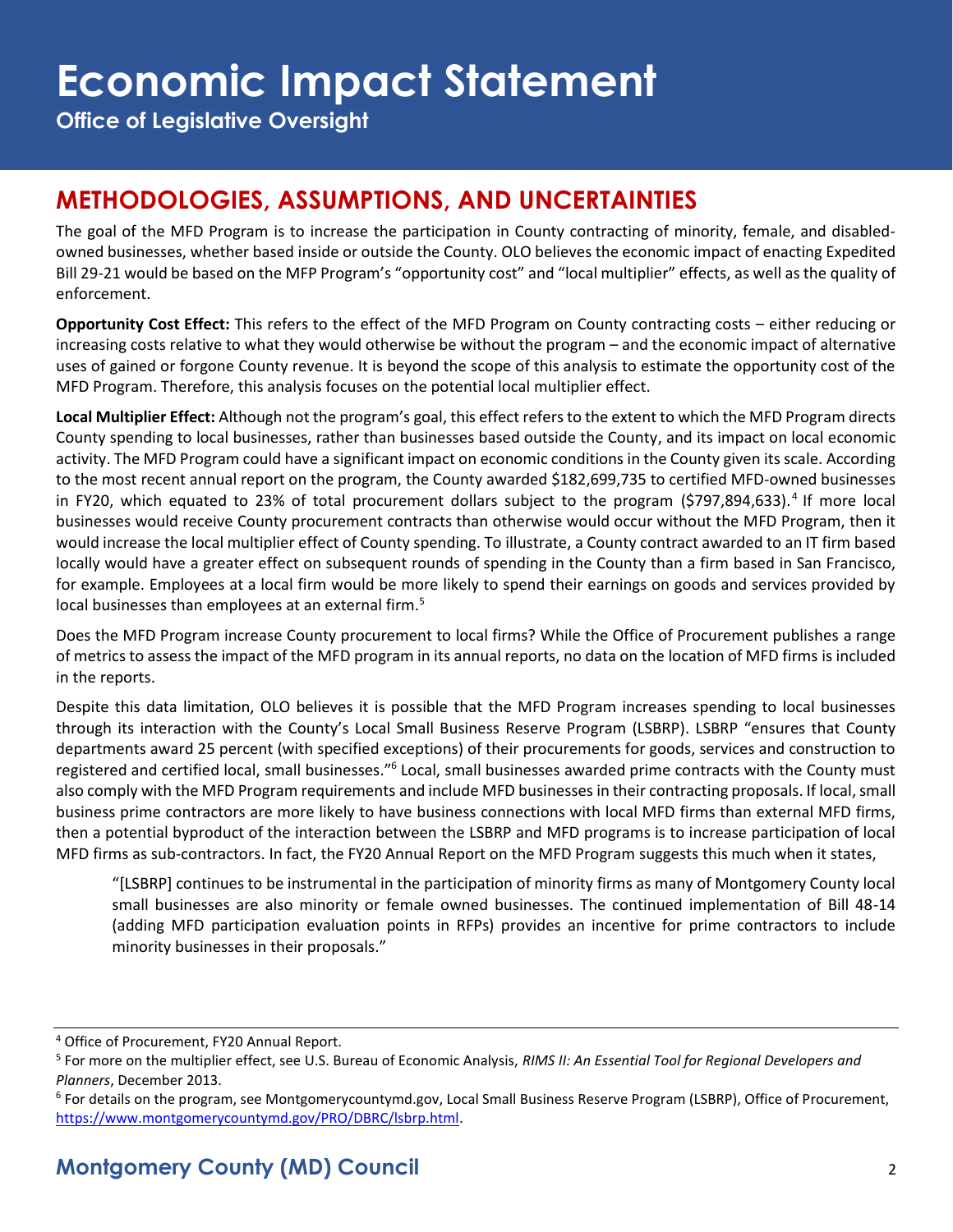# **Economic Impact Statement**

**Office of Legislative Oversight**

OLO was unable to empirically verify whether the MFD Program induces a local multiplier effect through its interaction with LSBRP, much less the magnitude of this effect. OLO requested data on the location and industry of businesses that receive County contracts through the MFD Program from the Office of Procurement. This data is currently unavailable. According to the Office of Procurement, data on the location of MFD businesses will be included in the upcoming FY21 Annual Report on the program.<sup>7</sup> Although OLO was unable to empirically verify the local multiplier effect, we believe it is a likely outcome due to the programs' requirements. For this reason, the analysis in subsequent sections of this report is based on this potential.

Before proceeding, it is important to note the potential for noncompliance among prime contractors with MFD Program requirements may undermine its local economic impacts. Compared to other programs administered by the Office of Procurement, the MFD Program has relatively weaker enforcement requirements. For example, where the MFD law instructs the Chief Administrative Officer to develop "monitoring" procedures for program compliance (adopted as a regulation in the Code of Montgomery County Regulations (COMCOR)), the Wage Requirement Law outlines much more detailed "enforcement" requirements in the Montgomery County Code. Where the MFD Regulations say program monitoring "may include … audits of contractors' books and records relative to County contracts," random or regular audits are not required. By contrast, the Wage Requirement Law requires the Chief Administrative Officer or a designee to "perform random or regular audits and investigate any complaint of a violation." **Table 1** presents the full language of the monitoring procedures for the MFP Program from COMCOR and the enforcement requirementsfrom the County Code for the Wage Requirement Law Program.

<sup>7</sup> Correspondence with personnel from the Office of Procurement.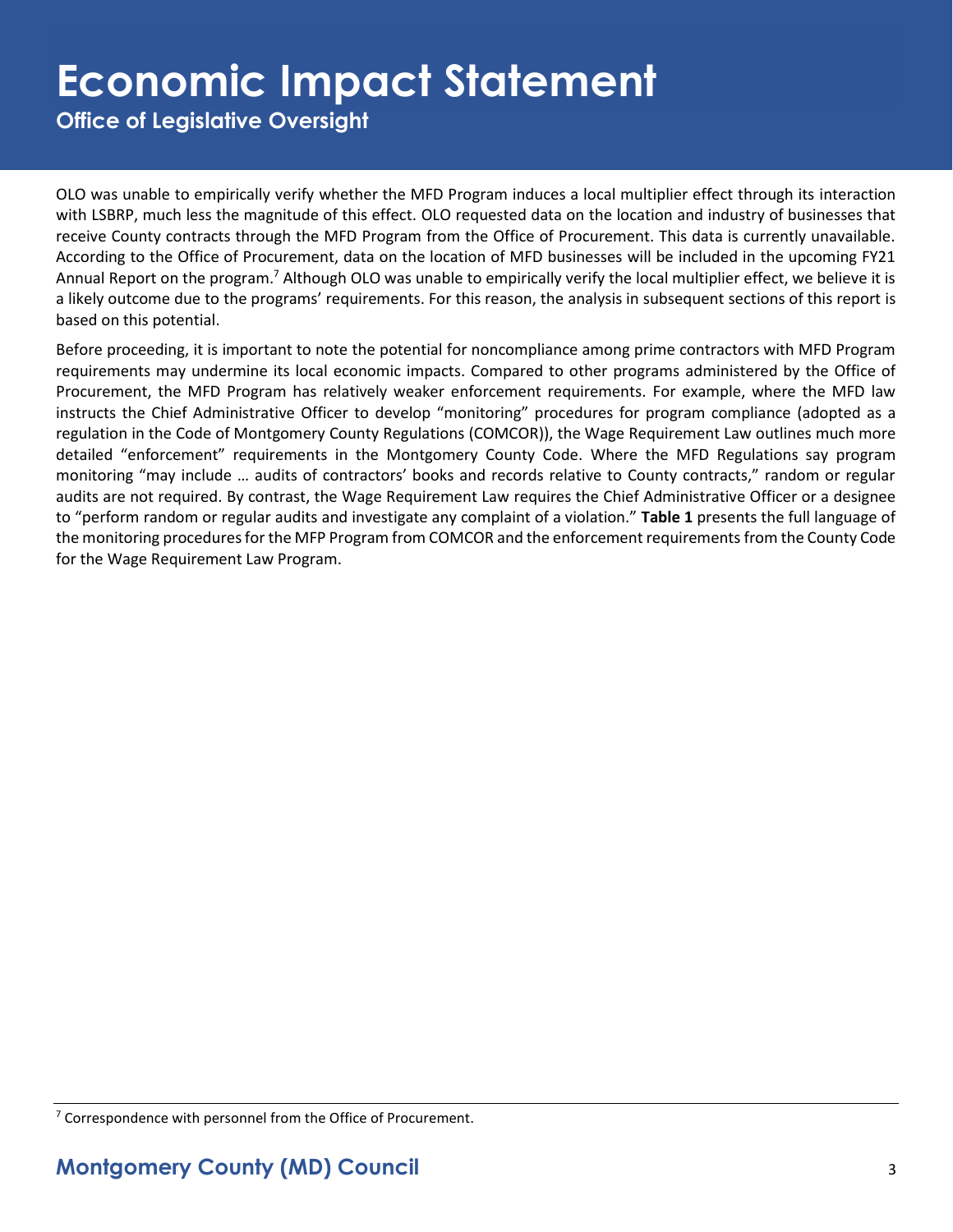**Office of Legislative Oversight**

#### **Table 1. MFD Program Monitoring Procedures and Wage Requirement Law Program Enforcement**

#### **MFD Program Monitoring – COMCOR § 11B.04.01.07.5**

7.5 Monitoring Procedures

7.5.1 The contract administrator must monitor all contracts with an MFD plan to ensure compliance by contractors with the requirements of the contract. Monitoring may include site visits, audits of contractors' books and records relative to County contracts, the submission of copies of invoices from minority subcontractors to the prime contractor, submission of Contract Monitoring Reports at scheduled intervals during the life of the contract, and other procedures that the Director may require.

7.5.2 The Director must notify certified MFD owned businesses of their responsibility to report to the contract administrator in a timely manner any changes in status that affects the entity's eligibility for certification as an MFD owned business. The failure of the MFD owned business to report any relevant change in a timely manner constitutes sufficient grounds for de-certification.

#### **Wage Requirement Law Program – Montgomery County Code § 11B-33A(i)**

(i) *Enforcement.*

(1) The Chief Administrative Officer must require each covered employer to:

(A) certify that the employer and each subcontractor is aware of and will comply with the applicable wage requirements of this Section;

(B) keep and submit any records necessary to show compliance; and

(C) conspicuously post notices informing employees of the requirements of this Section, and send a copy of each such notice to the Chief Administrative Officer's designee.

(2) The Chief Administrative Officer or a designee must perform random or regular audits and investigate any complaint of a violation of this Section. If the Director determines that a provision of this Section has been violated, the Director must issue a written decision, including imposing appropriate sanctions, and may withhold from payment due the contractor, pending a final decision, an amount sufficient to:

(A) pay each employee of the contractor or subcontractor the full amount of wages due under this Section;

- (B) satisfy a liability of a contractor for liquidated damages as provided in this Section; and
- (C) reimburse the County for the cost of the audit.

(3) An employer must not discharge or otherwise retaliate against an employee for asserting any right under this Section or filing a complaint of violation. Any retaliation is subject to all sanctions for noncompliance with this Section.

(4) The sanctions of Section  $11B-33(b)$  which apply to noncompliance with nondiscrimination requirements apply with equal force and scope to noncompliance with the wage requirements of this Section.

(5) Each contract may specify that liquidated damages for any noncompliance with this Section includes the amount of any unpaid wages, with interest, and that the contractor is jointly and severally liable for any noncompliance by a subcontractor. In addition, each contract must specify:

(A) that liquidated damages may be imposed on the contractor in the event that a covered employer violates the wage reporting or payroll records reporting requirement in subsection (g), including for providing late or inaccurate payroll records; and

(B) that an aggrieved employee, as a third-party beneficiary, may by civil action enforce the payment of wages due under this Section and recover any unpaid wages with interest, a reasonable attorney's fee, and damages for any retaliation for asserting any right under this Section.

(6) If a contractor or subcontractor fails to submit, or is late in submitting, copies of any payroll record or other report required to be submitted under this Section, the County may deem invoices unacceptable until the contractor or subcontractor provides the required records or reports, and may postpone processing payments due under the contract or under an agreement to finance the contract.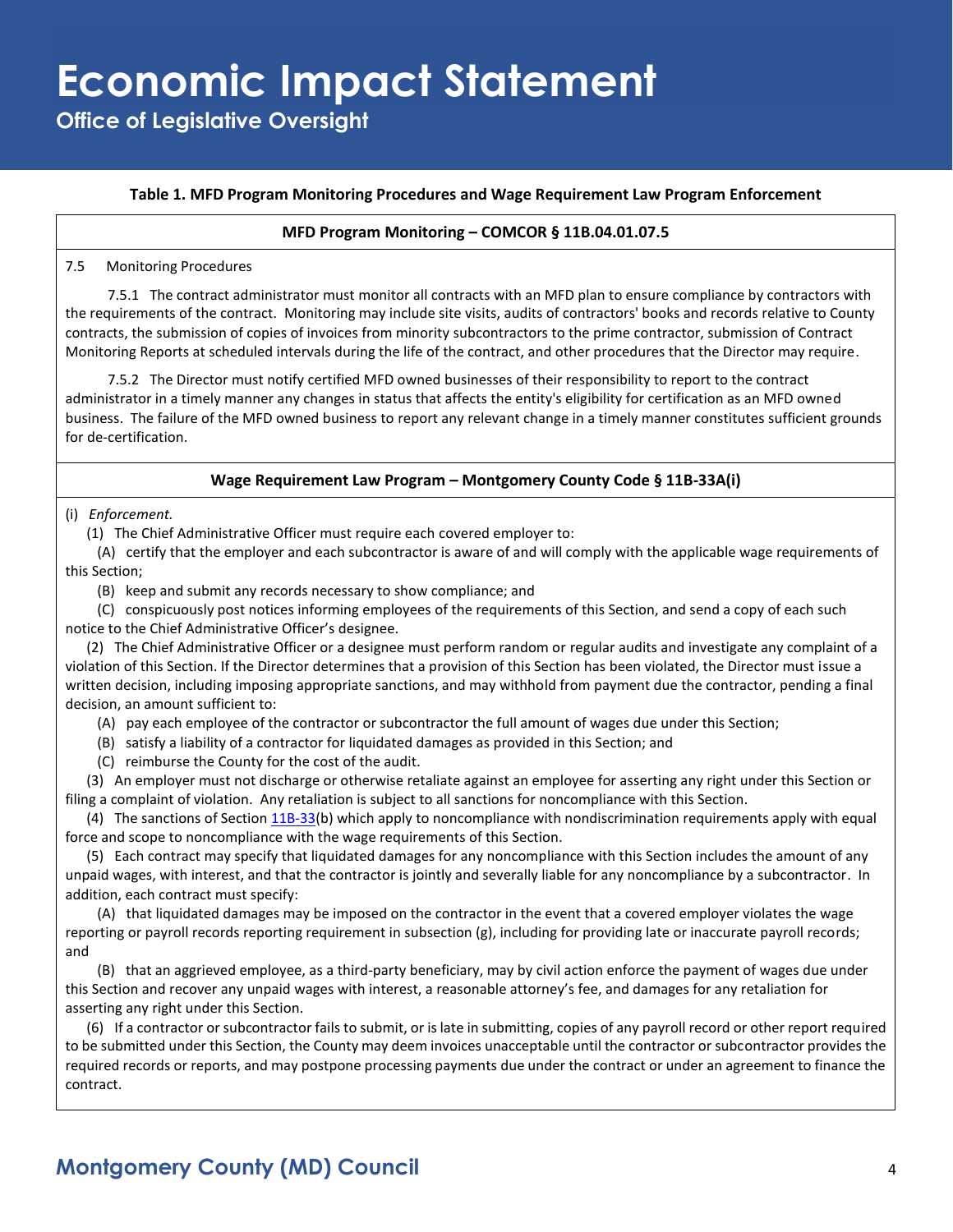# **Economic Impact Statement**

**Office of Legislative Oversight**

# **VARIABLES**

The primary variables that would affect the economic impacts of extending the MFD program through enacting Expedited Bill 29-21 are the following:

- change in total County contracting costs;
- change in total County contracting allocation to local businesses;
- industrial composition of local businesses awarded contracts; and
- prime contractor compliance with MFD requirements.

As previously discussed, OLO restricts the subsequent analysis to the local multiplier effect and does not investigate the potential economic impact of alternative uses of gained or forgone County revenue due to the MFD Program's effect on total County contracting costs.

# **IMPACTS**

**WORKFORCE** ▪ **TAXATION POLICY** ▪ **PROPERTY VALUES** ▪ **INCOMES** ▪ **OPERATING COSTS** ▪ **PRIVATE SECTOR CAPITAL INVESTMENT** ▪ **ECONOMIC DEVELOPMENT** ▪ **COMPETITIVENESS**

### **Businesses, Non-Profits, Other Private Organizations**

If the MFD Program increases County spending to local businesses than would occur otherwise without the program, then OLO anticipates that enacting Expedited Bill 29-21 would have a positive impact on private organizations in the County in terms of several of the Council's priority indicators.<sup>8</sup> Local firms that receive County contracts would likely experience an increase in business income and earnings and/or the size of their workforce. Depending on the characteristics of the procurement, these firms may purchase goods and services from other local firms, which may also experience increases in business income and workforce earnings and/or size. Similarly, any increase in earnings for workers in the affected businesses would likely increase spending in the County, thereby benefiting other businesses.

To assess the potential impact of Expedited Bill 29-21 on the Council's other priority indicators (e.g., private sector capital investment, economic development, and competitiveness) would require an estimate of the change in total County contracting allocation to local businesses and the industrial composition of local businesses awarded contracts due to the MFD Program. Due to data limitations previously described, assessing the Bill's impacts on these indicators is beyond the scope of this analysis.

### **Residents**

If the MFD Program increases County spending to local businesses above what would occur otherwise without the program, then OLO anticipates that enacting Expedited Bill 29-21 would have a positive impact on County residents in terms of several of the Council's priority indicators. The primary residents impacted by the Bill would be owners and employees of the affected businesses who reside in the County and experience an increase in earnings and household income. It is beyond the scope of this analysis to investigate the Bill's impacts on residents in terms of the Council's other priority indicators.

<sup>&</sup>lt;sup>8</sup> Montgomery County Code, Sec. 2-81B, Economic Impact Statements[, https://codelibrary.amlegal.com/codes/montgomerycounty](https://codelibrary.amlegal.com/codes/montgomerycounty/latest/montgomeryco_md/0-0-0-80894) [/latest/montgomeryco\\_md/0-0-0-80894.](https://codelibrary.amlegal.com/codes/montgomerycounty/latest/montgomeryco_md/0-0-0-80894)